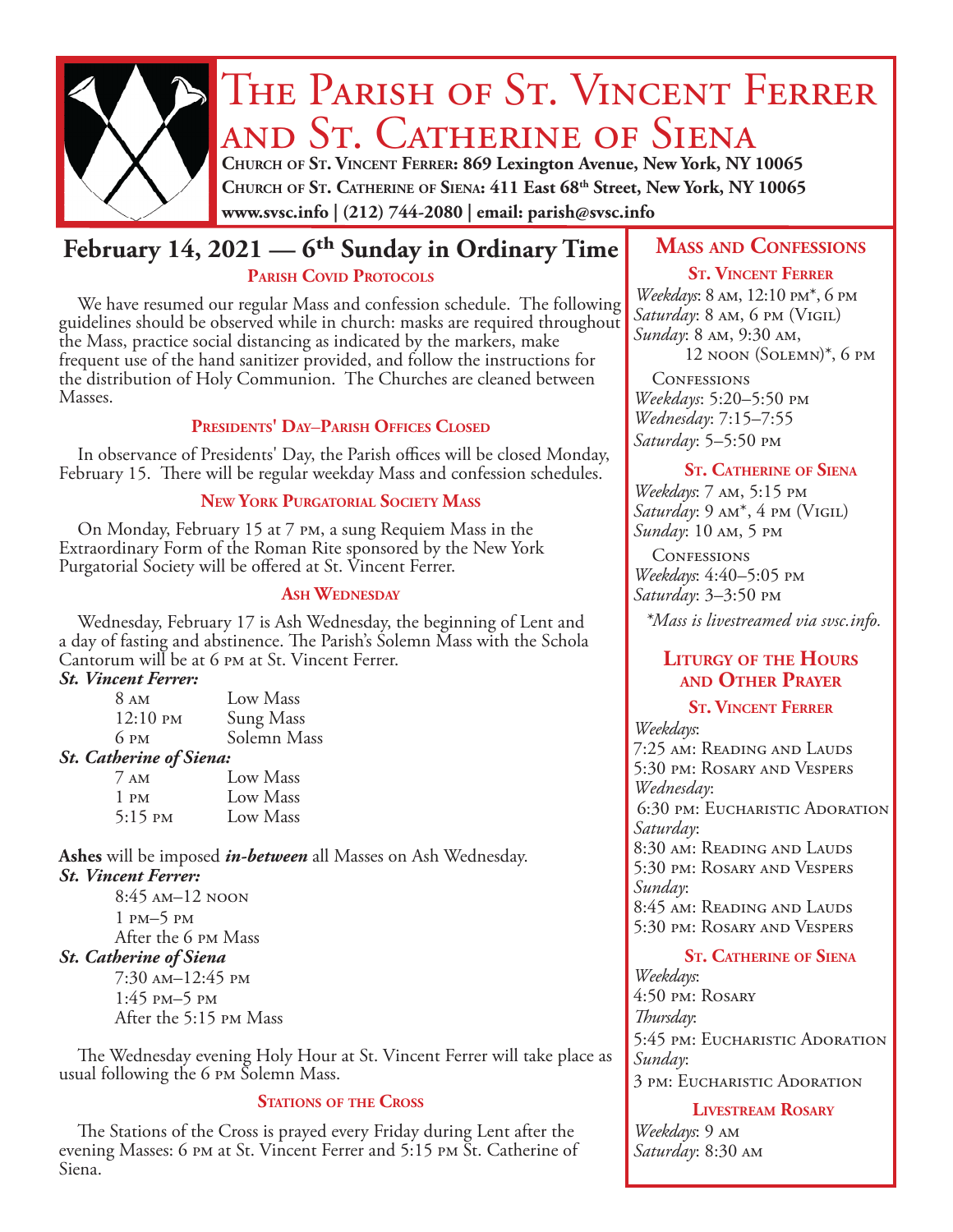# **Parish Office**

(212) 744-2080 | parish@svsc.info

**St. Vincent Ferrer** 869 Lexington Ave, NY, NY 10065 *Office Hours:* Monday–Friday: 9 am–1 pm *and* 2 pm–4 pm

**St. Catherine of Siena** 411 East 68th Street, NY, NY 10065 *Office Hours:* Monday–Friday: 10 am–3 pm

# **PARISH STAFF**

Very Rev. Walter Wagner, o.p. *Pastor* Rev. Joseph Allen, o.p. *Vicar* Rev. Joseph Hagan, o.p. *Vicar for Formation* Bro. Damian McCarthy, o.p. *Sacristan* Bro. Frassati Davis, o.p. *Deacon*

Deacon John M. Powers Lee Ann Rubino *Business Manager* James D. Wetzel *Director of Music and Organist* Lisa Harrelson *Director of Religious Education* Ginny McCusker *Administrative Assistant* Tony Hicks *Church Custodian* Tracey Hicks *Church Custodian*

# **St. Vincent Ferrer High School**

(212) 535-4680 Sr. Gail Morgan, o.p. *Principal*

# **Dominican Shrine of** S<sub>T</sub>. JUDE

(212) 249-6067 *jude.parish.opeast.org*

### **Dominican Friars Healthcare Ministry of New York**

(212) 988-1351 *healthcareministry.org*

# **Sunday Eucharistic Adoration during Lent**

Every Sunday during Lent, Adoration of the Most Blessed Sacrament will be offered at St. Vincent Ferrer following the 12 noon Solemn Mass, with:

- 3 pm Chaplet of Divine Mercy
- 4 pm Preaching

4:15 pm – Organ Recital by James Wetzel

5 pm – Benediction

These Sunday afternoon events will also be livestreamed. There will also be Adoration from 3–5 pm on Sundays at St. Catherine of Siena as usual

# **Health Care Emergencies**

 For health care emergencies please call (212) 988-1351. The Dominican Friars Health Care Ministry of New York provides pastoral and sacramental care to patients and their families at Memorial Sloan-Kettering Cancer Center, New York-Presbyterian/Weill Cornell Medical Center, and Hospital for Special Surgery. Please visit *healthcareministry.org* to learn more about the Ministry.

# **Online Giving**

 Fulfill your stewardship with an online service. Liturgical Publications (WeShare) allows you to make donations anytime, based on your personal schedule. Donations can be made with a credit card, debit card, or e-check. To enroll, visit *svsc.info* and go to "Donate."

# **Help Feed Those in Need**

 During Lent, and especially during this most difficult time in our country, the Social Concerns Committee is sponsoring a FOOD DRIVE in our parish for the New York Common Pantry. The specific food items to be collected are those the Pantry runs low on at this time of year and are most needed and requested.

 The New York Common Pantry has requested our help in collecting: *canned or dry beans, canned fruits and vegetables, canned tuna, salmon, and chicken, grains, peanut butter, shelf stable milk, and sugar free cereals.*

 Our drive will last 4 weeks beginning this weekend and ending on Laetare Sunday, March 14.

 There are bins for your donations at the back of both Churches. Thank you from the Social Concerns Committee.

# **Music Notes**

The penitential season of Lent (from the Old English meaning 'spring' and also known as *Quadragesima* in Latin, meaning 'fortieth') begins on Ash Wednesday. In Lent, violet vestments are worn. The *Gloria* is omitted except on feastdays and the *Alleluia* is replaced with the Tract. According to the *General Instructions of the Roman Missal*, the document governing the celebration of the Ordinary Form of the Mass, the organ is to be used only "to give necessary support to the singing," so organ voluntaries are omitted except on Laetare Sunday. As always in privileged seasons (Advent, Christmastide, Lent, Eastertide), the Schola will sing a polyphonic setting of the Mass Ordinary at the Solemn Mass.

Next week, for the First Sunday of Lent, the Litany of Saints will be sung and the Rite of Election will be offered at the 12 noon Solemn Mass. The Schola will sing music of the Spanish Renaissance.

*Missa Tristezas me matan* – Cristóbal de Morales (c. 1500-1553) *Ductus est Jesus – Si filius Dei es á 5* – Francisco Guerrero (1528-1599)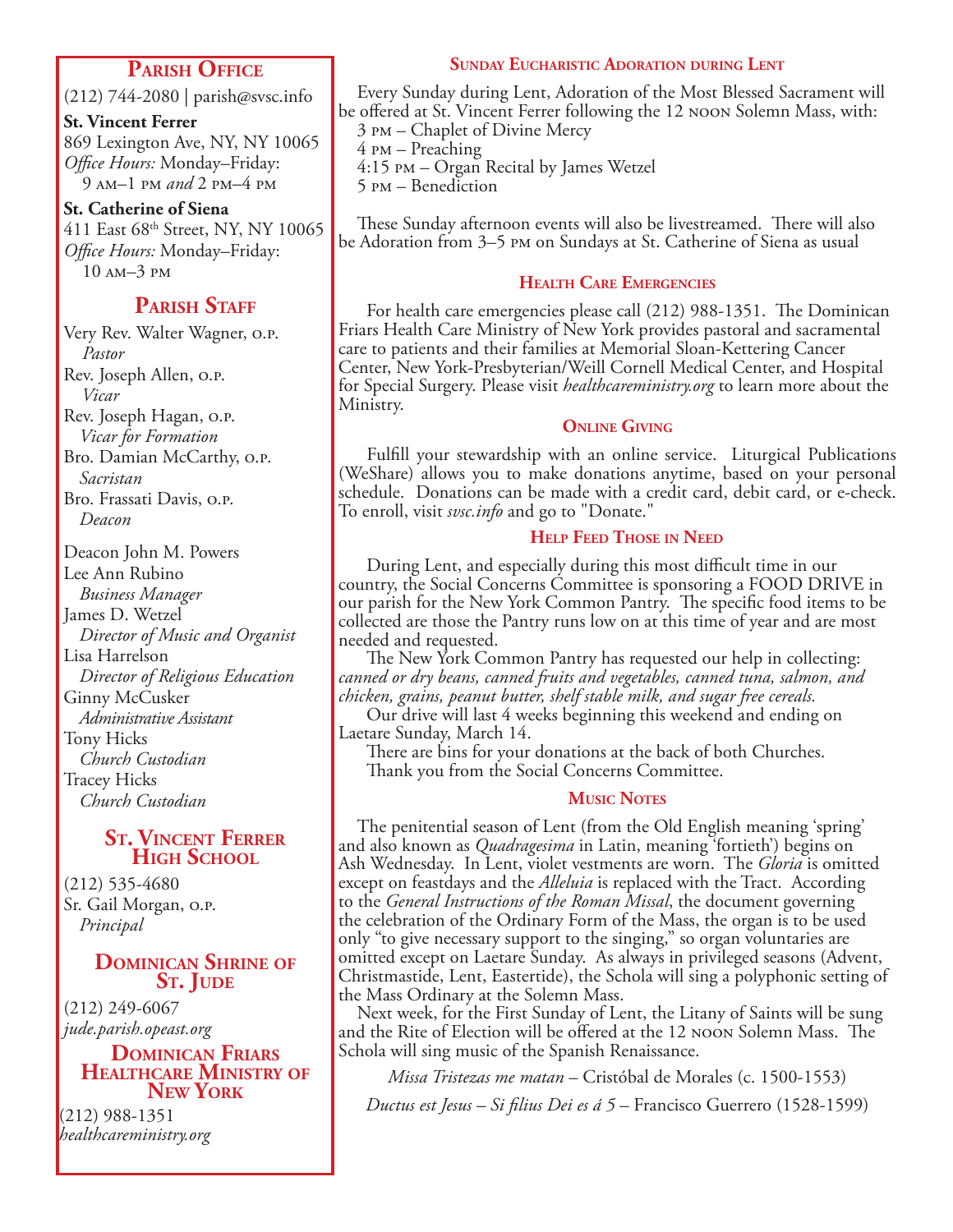### **Mass Intentions St. Vincent Ferrer**

Sunday, February 14 6:00 pm (Vigil) Lawrence Alkin (D) 8:00 am Lucille McGrath (D) 9:30 am Jane Sellner (D) 12 noon For the People of the Parish 5:00 pm Plunkett Foye (D) 6:00 pm Deceased Members of the Monta Family

MONDAY, FEBRUARY 15 8:00 am For the Deceased of the Parish & the Order 12:10 pm Kathleen S. Meehan (D) 6:00 pm Teresa McGovern (D)

Tuesday, February 16 8:00 am Carole Premone (D) 12:10 pm Arthur & Rosegean Bulong 6:00 pm George Conor (D)

Wednesday, February 17 *Ash Wednesday* 8:00 am Angelina Finguerra and Rose & Andrew Mannella (D) 12:10 pm Veronica Bulong 6:00 pm Nancy & Luke A. Foye Sr. (D)

Thursday, February 18 8:00 am Joseph McGovern & Kathleen Redmond (D)

12:10 pm Fanny De La Cruz Medina (D)

6:00 pm Deceased Members of the Lay Fraternities of St. Dominic

FRIDAY, FEBRUARY 19 8:00 am Bart & Bridget McGovern (D) 12:10 pm Roseann Connelly 6:00 pm Paddy & Kathleen Kisane (D)

Saturday, February 20 8:00 am Daniel J. Stigna (D) 6:00 pm (Vigil) Geraldine Young (D)

# **Mass Intentions St. Catherine of Siena**

Sunday, February 14 4:00 pm (Vigil) David Gale (D) 10:00 am Victor & Martha Berrocal (D)

MONDAY, FEBRUARY 15 7:00 am For the Province of St. Joseph 5:15 pm Renato S. Ventigan (D)

Tuesday, February 16 7:00 am Helen & Thomas Fahey (D) 5:15 pm Living & Deceased Priests of the Parish

Wednesday, February 17 *Ash Wednesday* 7:00 am Patrons of the Shrine of St. Jude

1:00 pm Positive Relationship Between the Police and Our Community

5:15 pm Miguel & Teodola Lucido (D)

Thursday, February 18 7:00 am Patrick Curran (D) 5:15 pm Giuseppe Cichi (D)

FRIDAY, FEBRUARY 19 7:00 am For the Purgatorial Society of St. Catherine of Siena 5:15 pm Irene Mitchell (D)

Saturday, February 20 9:00 am Stanley Nadel (D) 4:00 pm (Vigil) Mary Lynch (D)

# **Parish Prayer INTENTIONS**

*Contact the Parish Office to add a name to this list.*

August Arace, Roseann Connelly, Andrew Fraser, Maggie Heath, David Ruck Keene, Thomas Linson, Rosie Mann, Maurice A. Murphy, David Olivier, Adolfo Sardina, Blair Scribner, and Gary West.

Please pray for the repose of the souls of Samantha Bing, Rory Boyle, Maria Coutinho, Sue Crissy, Francisca Garcia, Kathy Mendlinger, Matthew Martinez, Marie O'Brien, Juan de Jesus Piraquive, Rosa Sabio, Lucille Witty and the souls of all our recently deceased.

We continue to pray for the sick, the dying, and their families in Memorial Sloan Kettering Cancer Center, NewYork-Presbyterian Hospital, the Hospital for Special Surgery, Rockefeller University Hospital, and the Intentions of the Dominican Friars Health Care Ministry.

## **Candle Intentions**

*St. Vincent – Sanctuary Lamps*  Marge English (D); Nora Griffin (D) Ramon & Fernando Gonzalez (L) Special Intention; Intention of Donor; Souls in Purgatory; The People of the Parish. *St. Vincent – Sanctuary Madonna* Jack Ryan Keegan *St. Vincent – Pieta Lamp* Well being of Christians in the Middle East *St. Catherine – Sanctuary Lamp*  Maria Marta Litrenta *St. Catherine – Purgatorial Candle*  Renato S. Ventigan (D); Rosa J. Silan (D) *St. Catherine – Rosary Altar Candle* Maria Marta Litrenta; Intention of Donor *St. Catherine – Blessed Mother Candle* Priscilla Ventigan St. Catherine *– St. Martin de Porres Candle*  Maria Marta Litrenta

*Mass Intentions and Candles may be reserved in the Parish Office Monday–Friday,* 9  $\mu$ –1 pm *and* 2 pm–4 pm, *and in the Church Office of St. Catherine of Siena Monday–Friday, 10 am–3 pm.*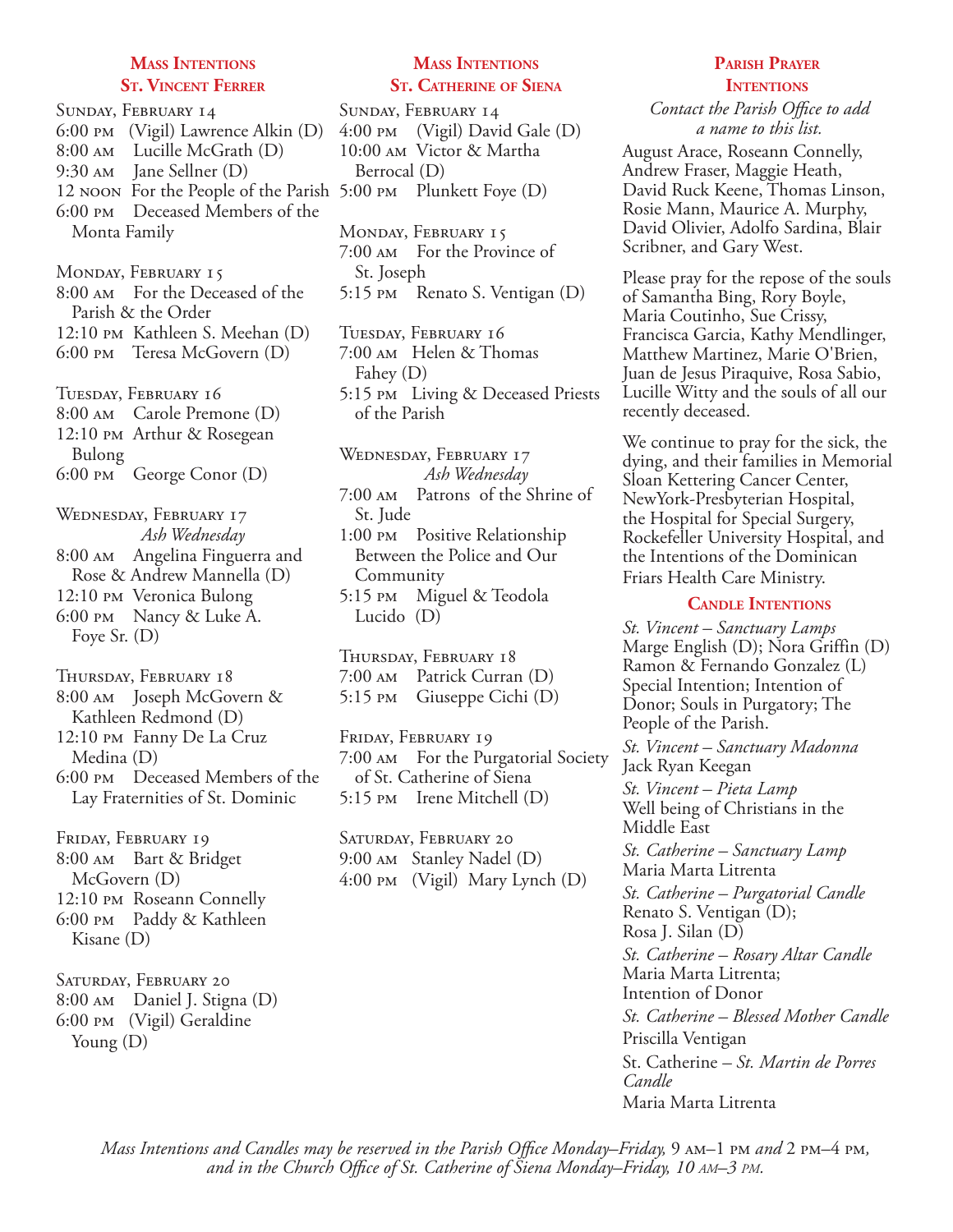# **Making an Intention**

I find that when I face a challenge, I do better if I sit myself down with the situation and resolve to receive it in faith, to accept that God is allowing this event. Lent offers such a time of intentional living.

For me, this Lent will be a quest to establish, under grace, that health in myself by which I actually live life, rather than just respond to it. Christian virtue seeks this well-being as wherewithal for a lively and steady walk to God. Often the pursuit of temperance launches people on the quest for soundness of life. Temperance consists in the happy, measured enjoyment of life's good things, and tradition reckons these as food, drink, and sex. Thus the temperate person moves comfortably from feast to fast to pot roast on Thursday. Somehow it seems appropriate to apply the logic of temperance to the use of technology. How do I make use of its excellent services, and also calmly decide to put away my devices and do human things like being aware of my companions on the street? How do I embrace the gifts of connectivity, and also, reasonably, make myself unavailable?

We understand Lent as a season of penance, and we grasp that penance is something we do, as when the Confessor assigns us a penance in the Sacrament of Reconciliation. But works of penance are themselves intentional and intensified practices of the virtues. In this light, Lenten works are less about appeasing God, or punishing ourselves, than they are about growth. Fasting and almsgiving represent means by which we gain control of life by detaching ourselves from its particulars, such as food, drink, and money. Prayer depends on that degree of control, and in turn teaches us about God's yet greater mastery over reality. Taken together, the Lenten practices teach the self-control necessary not to be in control, and this is one of the lovely paradoxes of the spiritual life.

Hopefully the foregoing will be of some help preparing a plan of penance that is neither rote nor grandiose, but focused on the solidity and joy of spiritual maturity. Please consider the following as parts of a Lenten discipline:

**Receive Ashes.** On Wednesday, February 17, departing from our usual practice, ashes will be given in-between all Masses. This will allow us to take the extra time needed for proper pandemic safety procedures. Please see page 1 of the bulletin and our website, *svsc.info,* for details. Taking ashes is a public commitment to perform penance. We place before the world the gap between our profession of Christianity and our actual practice of it.

**Practice Fast and Abstinence.** The days of common fasting, Ash Wednesday and Good Friday, and the days of common abstinence, the Fridays of Lent, offer us the chance to create an empty space in life for God to fill. By giving up good things we train ourselves to long for better ones.

**Make the Stations of the Cross.** Each Friday in Lent, after the evening Mass in each Church, beginning February 19, we make spiritually this procession of the Passion. (This year the priest will walk alone.) It is an opportunity get out of ourselves to focus on the self-gift of Jesus, by which our ordinary life has become a way to an eternal one.

**Practice Silence.** We are able to offer lovely and effective periods of silence on our Saturday morning retreats. On Saturday, March 13 we will have our Parish Lenten retreat and mark the anniversary of our Covid lock-down. We will ask the question: "What have we learned from Covid?" Details will follow.

On the Saturday before, March 6, Visitation Circle will host our annual retreat for women. The topic and details will be forthcoming. This retreat has special resonance for me as it was the last parish event we held before the lock-down began in March of 2020.

We hope to live-stream both retreats.

**Adore the hand at a Holy Hour.** You will also find times of nourishing silence in our weekly Holy Hours following the 6 pm Mass on Wednesdays at St. Vincent Ferrer and the 5:15 pm Mass on Thursdays at St. Catherine of Siena. We also have a very prayerful time of adoration from the 3-5 pm at St. Catherine's each Sunday.

This year we will add a Sunday afternoon experience of adoration, catechesis, and music at St. Vincent Ferrer. Page 2 and our website will have the details.

**Observe Sundays and Feasts.** The significance of self-denial becomes clear in its mitigation. The Sundays of Lent, and its three great Solemnities: St. Patrick (March 17), St. Joseph (March 19), and the Annunciation (March 25) are to be taken as days of joy on which we "break Lent." These relaxations remind us that our self-denial is not simply an endurance, but a way to live more securely rhythms of a balanced life.

**Pray for Those in Formation for the Sacraments.** The growth of nature will be matched in our midst by the spiritual growth of those who will be Baptized, make First Communion, be received into the church, and be Confirmed as adults. Please pray for all of them, and for all those who are accompanying them as catechists and sponsors. The contribution of the work of initiation to the vitality of the whole parish cannot be overstated.

Mardi Gras Peace!<br>Westyn CV V

Fr. Walter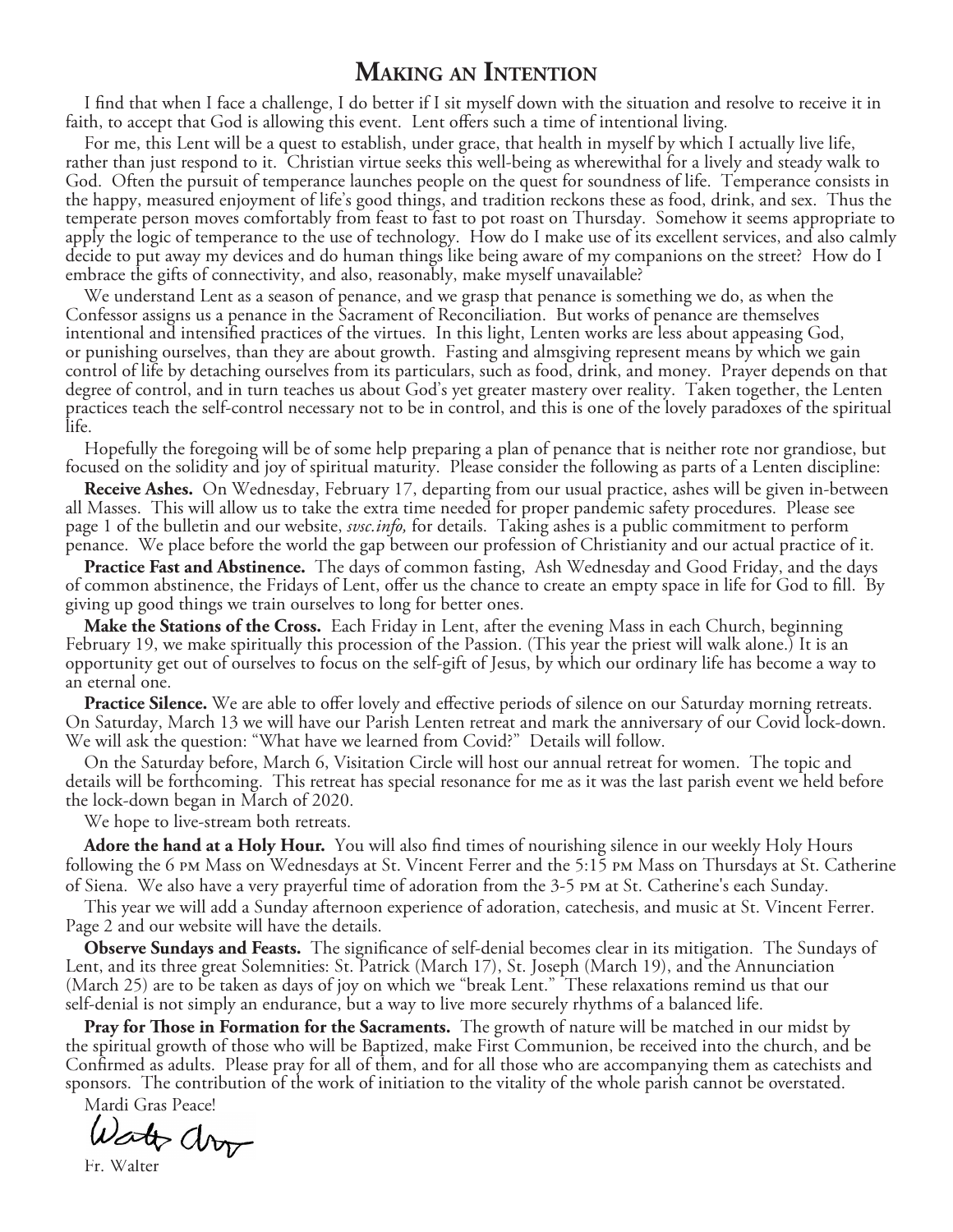# **This Week of Grace**

February 14*–*20, 2021

# **The Holy Father's prayer intention for February**

We pray for women who are victims of violence, that they may be protected by society and have their sufferings considered and heeded.

# **February 14 The Sixth Sunday of the Year**

• On this Valentine's Day pray for those who are in love, and in a special way pray for married couples that they may persevere in their wondrous and challenging vocation especially in these challenging times.

# February 15 **Presidents' Day**

- 
- Pray for our President in his singular task of governance.<br>Pray for our former Presidents, that they may ponder their experience of the office and share their insights for the common good.

# Wednesday, 17 **Ash Wednesday (The Beginning of Lent)**

- Pray for all who receive ashes today and undertake penance. May they persevere in their endeavors and find that penance yields a harvest of peace and joy.
- Pray that the Lord will use the experience of receiving ashes to invite inactive Catholics to resume the practice of the Faith.
- Pray for our catechumens and candidates for communion that the weeks ahead may bring a real growth in faith, hope, and love.
- Each day of Lent has its own set of antiphons. The Entrance Antiphon of the Mass offers a wonderful perspective on the whole worship of the day. Week of Grace will focus on these for the season since during these weeks there are few feasts. As you read these and pray with them each day, take note of the way humility and confidence set the tone for the season.
- Entrance Antiphon for Ash Wednesday: *"You are merciful to all, O Lord, and despise nothing you have made. You overlook people's sins, to bring them to repentance, and you spare them, for you are the Lord our God."*

# **February 18 The Thursday after Ash Wednesday**

*• "When I cried to the Lord, he heard my voice; he rescued me from those who attack me. Entrust your cares to the Lord and he will support you."*

# **February 19 The Friday after Ash Wednesday**

- *• "The Lord heard and had mercy on me; the Lord became my helper."*
- Today we begin the Lenten Friday Stations of the Cross after the evening Mass in each church. Pray that this beautiful time of shared prayer in procession may give new perspective on the mystery of our Redemption, and upon the whole Christian life centered around it.

# **February 20 The Saturday after Ash Wednesday**

*• "Answer us, Lord, for your mercy is kind; in the abundance of your mercies, look upon us."*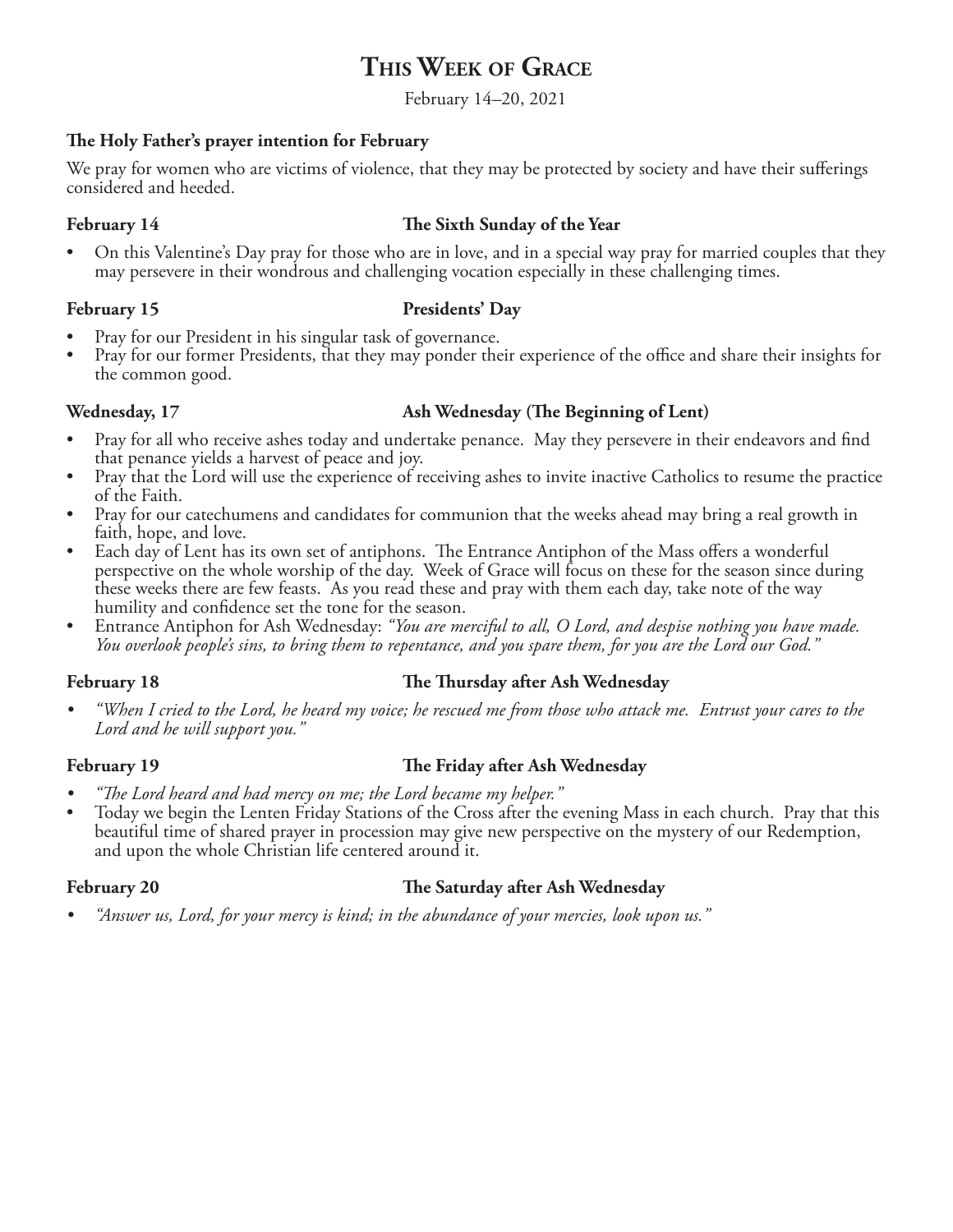# **Sunday Before Lent**

We ended with an extra page of space so I include a delightful hymn often used on the Sunday before Lent. May it inform and leaven our preparations. Peace! Fr. Walter

> 1. Alleluia, song of gladness, Voice of joy that cannot die; Alleluia is the anthem Ever raised by choirs on high; In the house of God abiding Thus they sing eternally.

2. Alleluia, thou resoundest, True Jerusalem and free; Alleluia, joyful mother, All thy children sing with thee, But by Babylon's sad waters Mourning exiles now are we.

3. Alleluia cannot always Be our song while here below; Alleluia, our transgressions Make us for a while for-go; For the solemn time is coming When our tears for sin must flow.

4. Therefore in our hymns we pray Thee, Grant us, blessed Trinity, At the last to keep Thine Easter With Thy faithful saints on high; There to Thee for ever singing Alleluia joyfully.

### **Lenten Fasting and Abstinence**

*According to the Current Discipline:*

### **Laws of Days of Abstinence:**

For all aged 14 and older, obligatory abstention from flesh meat on Ash Wednesday and Fridays of Lent.

### **Laws of Days of Penance:**

Applies to all the Faithful during the entirety of Lent and Fridays outside of Lent.

# **Laws of Days of Fast:**

For all aged 18 to 59, inclusive, one full meal permitted and two other meals, which, when combined, are less than a full meal, on Ash Wednesday and Good Friday.

### **Law of the Eucharistic Fast:**

Complete fast from all food and drink (excluding water and medicine) for one hour before the reception of Holy Communion. This applies throughout the year.

### **Lenten Liturgical Observances**

The penitential season of Lent (from the Old English meaning 'spring' and also known as *Quadragesima* in Latin, meaning 'fortieth') begins on Ash Wednesday.

In Lent, violet vestments are worn and the *Gloria* and *Alleluia* are omitted. According to the *General Instructions of the Roman Missal*, the document governing the celebration of the Ordinary Form of the Mass, the organ is to be used only "to give necessary support to the singing." Thus, as much as possible, the Mass is sung *a cappella*, the hymn accompaniments are subdued, and the organ voluntaries are omitted.

As the Church strips herself of festal trimming entering into the spiritual desert, her faithful are likewise called to a heightened order of penitence, fasting, abstinence, and almsgiving. Making a good confession, attending daily Mass, and praying the Office, Stations, and Rosary are all worthy resolutions.